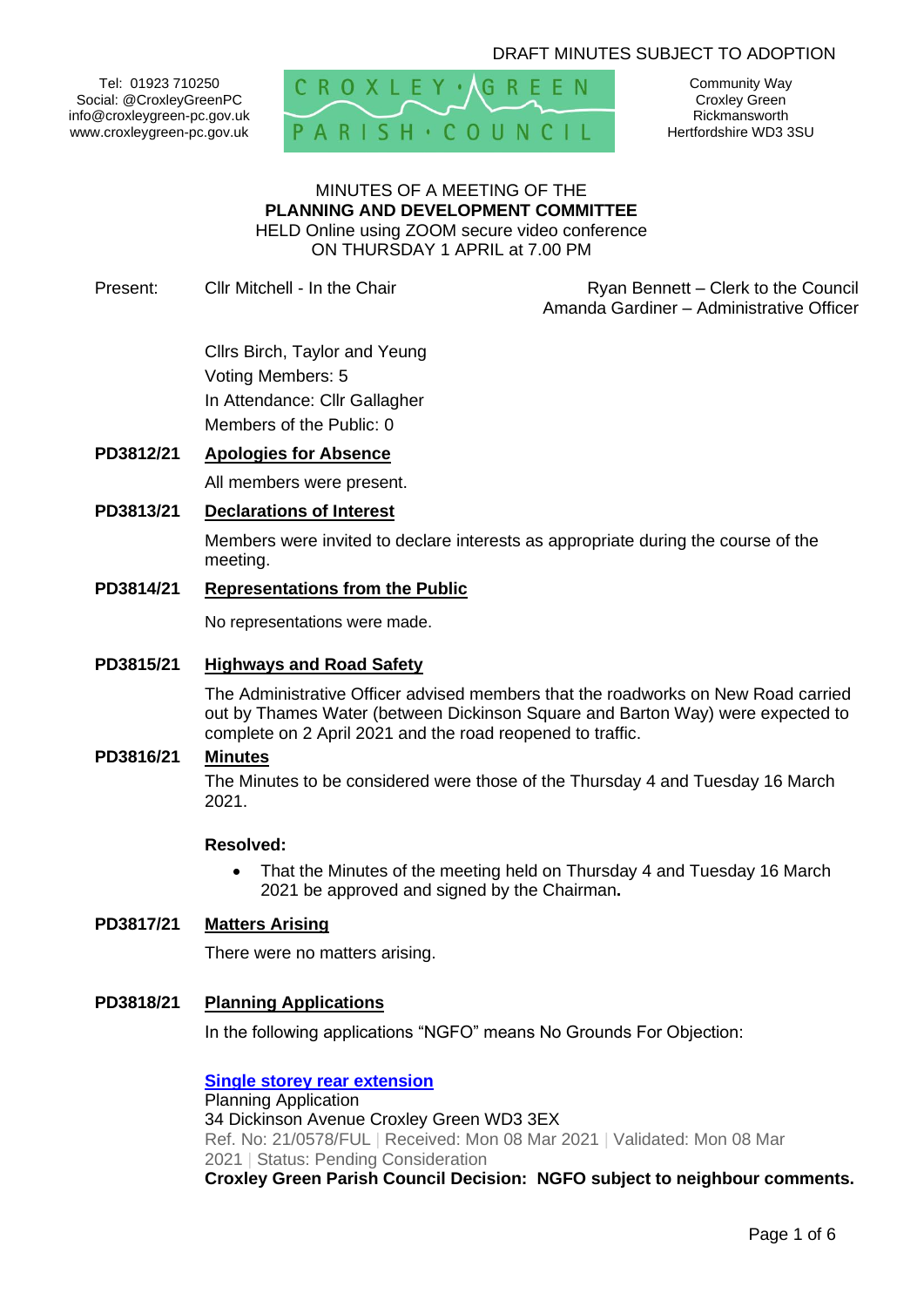**[Single storey rear extension](https://www3.threerivers.gov.uk/online-applications/applicationDetails.do?activeTab=summary&keyVal=QP6S1LQFMI800&prevPage=inTray)**

Planning Application 20 Hastings Way Croxley Green WD3 3SG Ref. No: 21/0500/FUL | Received: Mon 01 Mar 2021 | Validated: Wed 10 Mar 2021 | Status: Pending Consideration

*[Cllr Taylor declared a non-pecuniary interest and did not take part in the vote]*

**Croxley Green Parish Council Decision: NGFO subject to neighbour comments.**

## **[Loft conversion including hip-to-gable extension, construction of rear dormer](https://www3.threerivers.gov.uk/online-applications/applicationDetails.do?activeTab=summary&keyVal=QORNKPQFMDQ00&prevPage=inTray)  [and insertion of front rooflights](https://www3.threerivers.gov.uk/online-applications/applicationDetails.do?activeTab=summary&keyVal=QORNKPQFMDQ00&prevPage=inTray)**

Planning Application

43 Dickinson Avenue Croxley Green WD3 3EU Ref. No: 21/0397/FUL | Received: Fri 19 Feb 2021 | Validated: Fri 12 Mar 2021 | Status: Pending Consideration

**Croxley Green Parish Council Decision: CGPC objects to the gable end and suggest that a sussex hip is more in keeping.**

**[Variation of Condition 2 \(Plan numbers\) and Condition 3 \(materials to match\)](https://www3.threerivers.gov.uk/online-applications/applicationDetails.do?activeTab=summary&keyVal=QPJFMCQFMLU00&prevPage=inTray)  [pursuant to planning permission 19/2282/FUL: To allow for alterations to](https://www3.threerivers.gov.uk/online-applications/applicationDetails.do?activeTab=summary&keyVal=QPJFMCQFMLU00&prevPage=inTray)  [fenestration detail, and changes to external materials including alterations from](https://www3.threerivers.gov.uk/online-applications/applicationDetails.do?activeTab=summary&keyVal=QPJFMCQFMLU00&prevPage=inTray)  [render to facing brick and provision of black aluminum framed windows and](https://www3.threerivers.gov.uk/online-applications/applicationDetails.do?activeTab=summary&keyVal=QPJFMCQFMLU00&prevPage=inTray)  [door.](https://www3.threerivers.gov.uk/online-applications/applicationDetails.do?activeTab=summary&keyVal=QPJFMCQFMLU00&prevPage=inTray)**

Planning Application 235 New Road Croxley Green WD3 3HE Ref. No: 21/0577/FUL | Received: Mon 08 Mar 2021 | Validated: Mon 15 Mar 2021 | Status: Pending Consideration

**Croxley Green Parish Council Decision: On the understanding that render is removed to show brick, CGPC are fully supportive of this application.**

**[Single storey rear extension and rear patio](https://www3.threerivers.gov.uk/online-applications/applicationDetails.do?activeTab=summary&keyVal=QPR5G3QFMNN00&prevPage=inTray)**

Planning Application 10 Links Way Croxley Green WD3 3RQ Ref. No: 21/0616/FUL | Received: Wed 10 Mar 2021 | Validated: Mon 15 Mar 2021 | Status: Pending Consideration

**Croxley Green Parish Council Decision: NGFO subject to neighbour comments.**

**[Demolition of existing conservatory and construction of single storey rear](https://www3.threerivers.gov.uk/online-applications/applicationDetails.do?activeTab=summary&keyVal=QPWE9EQFMQ100&prevPage=inTray)  [extension, conversion of existing garage into habitable accommodation and](https://www3.threerivers.gov.uk/online-applications/applicationDetails.do?activeTab=summary&keyVal=QPWE9EQFMQ100&prevPage=inTray)  [alterations to fenestration](https://www3.threerivers.gov.uk/online-applications/applicationDetails.do?activeTab=summary&keyVal=QPWE9EQFMQ100&prevPage=inTray)**

Planning Application

16 New Road Croxley Green WD3 3EL Ref. No: 21/0659/FUL | Received: Mon 15 Mar 2021 | Validated: Mon 15 Mar 2021 | Status: Pending Consideration

*[Cllr Taylor declared a non-pecuniary interest and did not take part in the vote]*

**Croxley Green Parish Council Decision: NGFO subject to neighbour comments.**

**[Variation of Condition 2 \(Approved Plans\) of planning permission 20/2046/FUL:](https://www3.threerivers.gov.uk/online-applications/applicationDetails.do?activeTab=summary&keyVal=QPCC3OQFMJO00&prevPage=inTray)  [\(Alterations to existing two storey side extension, erection of single storey](https://www3.threerivers.gov.uk/online-applications/applicationDetails.do?activeTab=summary&keyVal=QPCC3OQFMJO00&prevPage=inTray)  [extensions including glazed link, reinstatement of external elevated walkway](https://www3.threerivers.gov.uk/online-applications/applicationDetails.do?activeTab=summary&keyVal=QPCC3OQFMJO00&prevPage=inTray)  [and change to the roof form on The Windmill and the demolition of existing](https://www3.threerivers.gov.uk/online-applications/applicationDetails.do?activeTab=summary&keyVal=QPCC3OQFMJO00&prevPage=inTray)  [outbuildings and construction of new outbuilding and patio areas\) to include](https://www3.threerivers.gov.uk/online-applications/applicationDetails.do?activeTab=summary&keyVal=QPCC3OQFMJO00&prevPage=inTray)  [rear garage roof canopy with open sided area, alterations to roof of staircase](https://www3.threerivers.gov.uk/online-applications/applicationDetails.do?activeTab=summary&keyVal=QPCC3OQFMJO00&prevPage=inTray)  [link, alterations to rooflights and addition of chimney](https://www3.threerivers.gov.uk/online-applications/applicationDetails.do?activeTab=summary&keyVal=QPCC3OQFMJO00&prevPage=inTray)** Planning Application

The Windmill 34 Windmill Drive Croxley Green WD3 3FD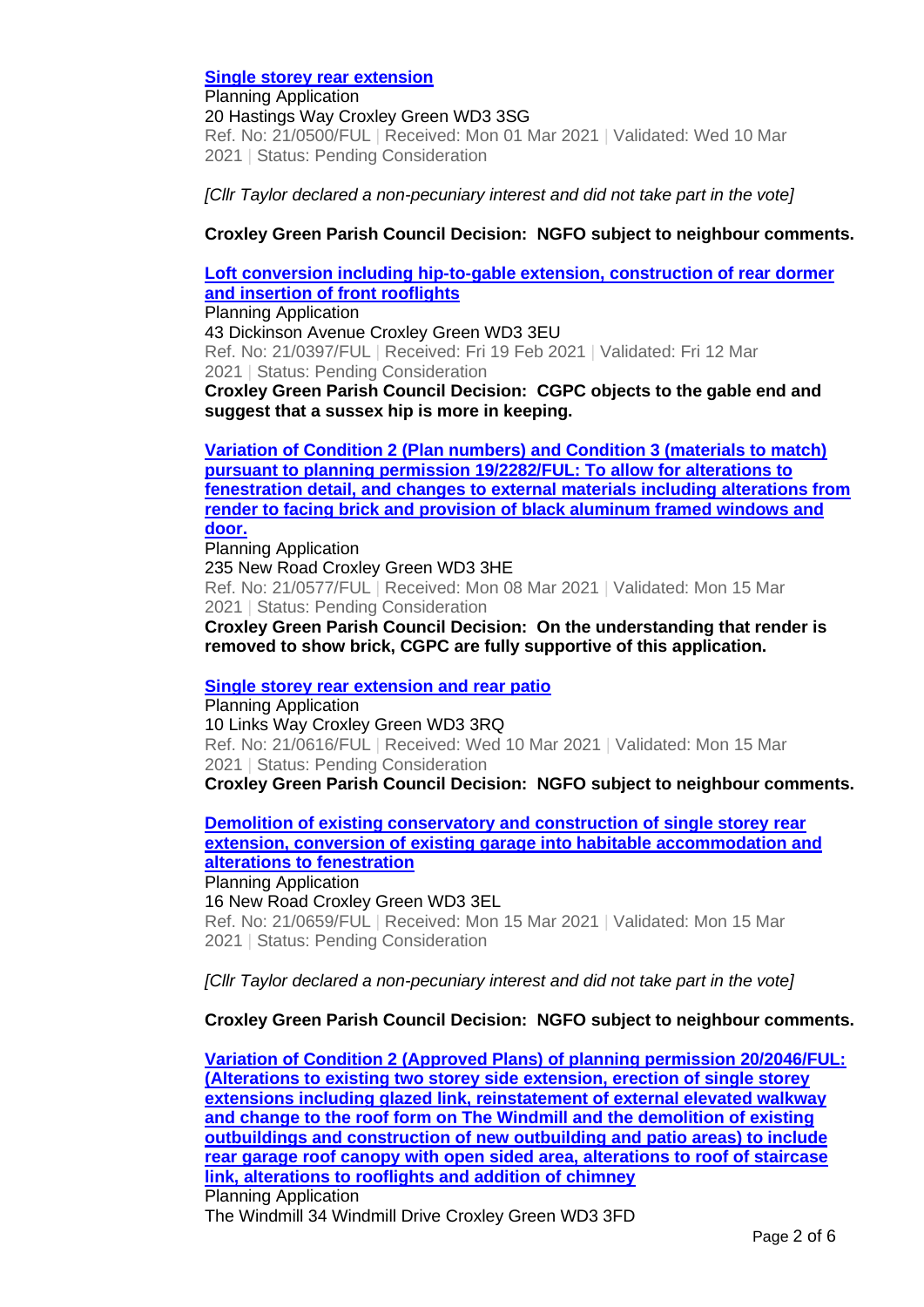Ref. No: 21/0531/FUL | Received: Tue 02 Mar 2021 | Validated: Fri 19 Mar 2021 | Status: Pending Consideration

**Croxley Green Parish Council Decision: Decision deferred to P&D Committee Meeting on 13 April 2021**

**[Variation of Condition 2 \(Approved Plans\) of Listed Building Consent](https://www3.threerivers.gov.uk/online-applications/applicationDetails.do?activeTab=summary&keyVal=QPCC4KQFMJP00&prevPage=inTray)  [20/2047/LBC: \(Listed Building Consent: Alterations to existing two storey side](https://www3.threerivers.gov.uk/online-applications/applicationDetails.do?activeTab=summary&keyVal=QPCC4KQFMJP00&prevPage=inTray)  [extension, erection of single storey extensions including glazed link,](https://www3.threerivers.gov.uk/online-applications/applicationDetails.do?activeTab=summary&keyVal=QPCC4KQFMJP00&prevPage=inTray)  [reinstatement of external elevated walkway and change to the roof form on The](https://www3.threerivers.gov.uk/online-applications/applicationDetails.do?activeTab=summary&keyVal=QPCC4KQFMJP00&prevPage=inTray)  [Windmill and the demolition of existing outbuildings and construction of new](https://www3.threerivers.gov.uk/online-applications/applicationDetails.do?activeTab=summary&keyVal=QPCC4KQFMJP00&prevPage=inTray)  [outbuilding and patio areas\) to include rear garage roof canopy with open sided](https://www3.threerivers.gov.uk/online-applications/applicationDetails.do?activeTab=summary&keyVal=QPCC4KQFMJP00&prevPage=inTray)  [area, alterations to roof of staircase link, alterations to rooflights and addition of](https://www3.threerivers.gov.uk/online-applications/applicationDetails.do?activeTab=summary&keyVal=QPCC4KQFMJP00&prevPage=inTray)  [chimney](https://www3.threerivers.gov.uk/online-applications/applicationDetails.do?activeTab=summary&keyVal=QPCC4KQFMJP00&prevPage=inTray)**

Planning Application

The Windmill 34 Windmill Drive Croxley Green WD3 3FD Ref. No: 21/0532/LBC | Received: Tue 02 Mar 2021 | Validated: Wed 17 Mar 2021 | Status: Pending Consideration

**Croxley Green Parish Council Decision: Decision deferred to P&D Committee Meeting on 13 April 2021**

**[Demolition of rear conservatory and construction](https://www3.threerivers.gov.uk/online-applications/applicationDetails.do?activeTab=summary&keyVal=QPC15XQFMJ700&prevPage=inTray) of single storey rear [extension, single storey front extension and two storey side extension with](https://www3.threerivers.gov.uk/online-applications/applicationDetails.do?activeTab=summary&keyVal=QPC15XQFMJ700&prevPage=inTray)  [extension to roof including loft conversion and installation of rooflights](https://www3.threerivers.gov.uk/online-applications/applicationDetails.do?activeTab=summary&keyVal=QPC15XQFMJ700&prevPage=inTray)** Planning Application

115 Springfield Close Croxley Green WD3 3HG Ref. No: 21/0518/FUL | Received: Tue 02 Mar 2021 | Validated: Wed 17 Mar 2021 | Status: Pending Consideration

**Croxley Green Parish Council Decision: NGFO subject to neighbour comments and building work should be restricted to permitted building hours.**

**[Loft conversion including hip to gable roof alterations, rear dormer window,](https://www3.threerivers.gov.uk/online-applications/applicationDetails.do?activeTab=summary&keyVal=QPUJSMQFMPI00&prevPage=inTray)  [front rooflights, two storey side extension with associated alterations to garage](https://www3.threerivers.gov.uk/online-applications/applicationDetails.do?activeTab=summary&keyVal=QPUJSMQFMPI00&prevPage=inTray)  [and single rear extension](https://www3.threerivers.gov.uk/online-applications/applicationDetails.do?activeTab=summary&keyVal=QPUJSMQFMPI00&prevPage=inTray)**

Planning Application 2 Richmond Way Croxley Green WD3 3SE Ref. No: 21/0648/FUL | Received: Fri 12 Mar 2021 | Validated: Fri 12 Mar 2021 | Status: Pending Consideration

*[Cllr Yeung declared a non-pecuniary interest and did not take part in the vote]*

**Croxley Green Parish Council Decision: CGPC suggest that a sussex hip is more in keeping and would match the slope of the bay.**

**[Loft conversion including increase in ridge height, rear dormer window and](https://www3.threerivers.gov.uk/online-applications/applicationDetails.do?activeTab=summary&keyVal=QPUJPAQFMP000&prevPage=inTray)  [front rooflights](https://www3.threerivers.gov.uk/online-applications/applicationDetails.do?activeTab=summary&keyVal=QPUJPAQFMP000&prevPage=inTray)** Planning Application

175A New Road Croxley Green WD3 3HB Ref. No: 21/0639/FUL | Received: Fri 12 Mar 2021 | Validated: Fri 12 Mar 2021 | Status: Pending Consideration

**Croxley Green Parish Council Decision: CGPC consider this application an overdevelopment of the site, but it is an improvement on the previous application. Neighbours comments should be taken into account.**

### **PD3819/21 Recent Decisions by Three Rivers District Council**

**Approved**

**Application:** [Single storey front and rear extensions](https://www3.threerivers.gov.uk/online-applications/applicationDetails.do?activeTab=summary&keyVal=QMYUBYQFLXK00&prevPage=inTray)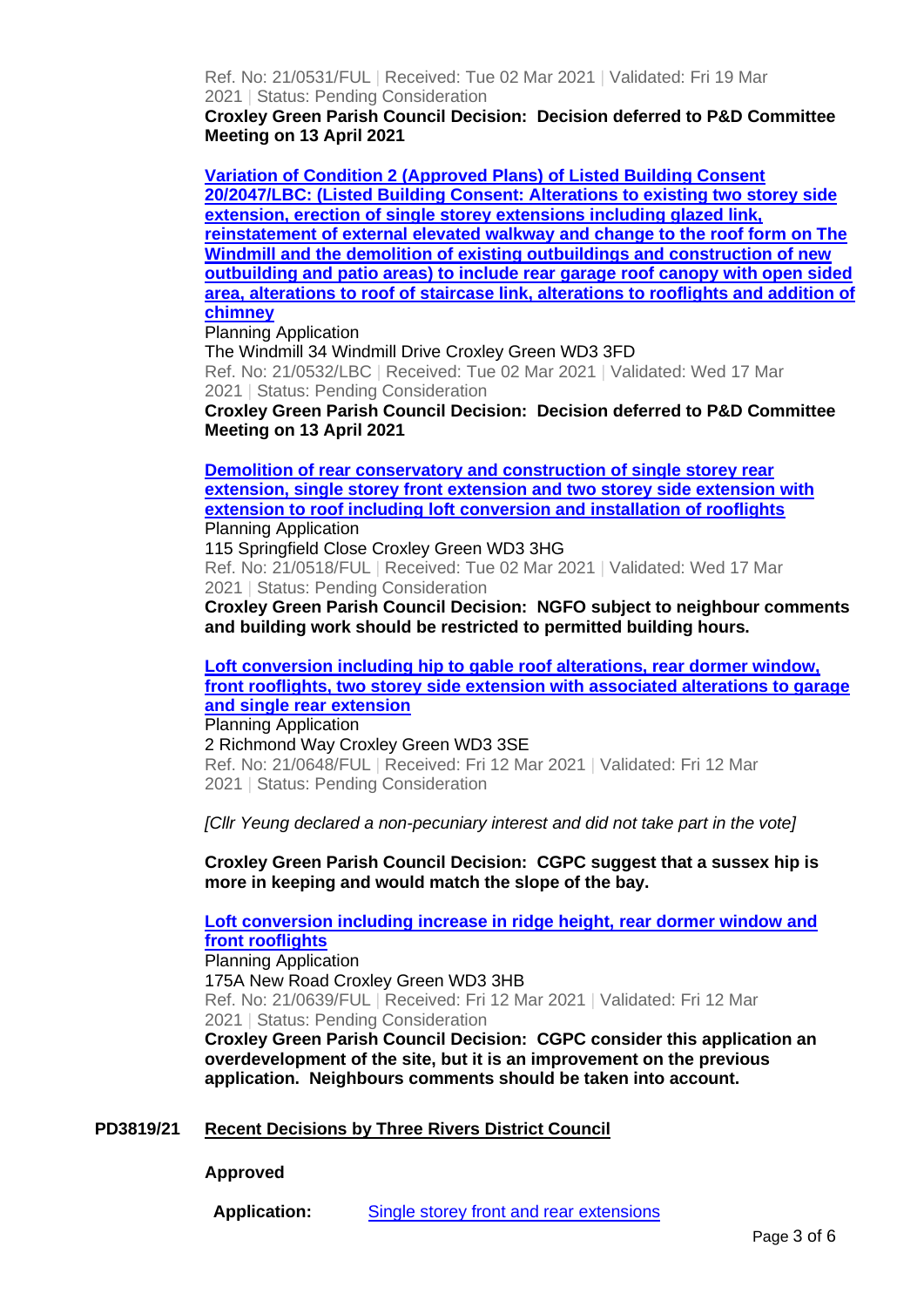| <b>Address:</b><br><b>Application No:</b>      | 81 Valley Walk Croxley Green WD3 3TQ<br>21/0075/FUL                                                                                                                                                                                                                          |
|------------------------------------------------|------------------------------------------------------------------------------------------------------------------------------------------------------------------------------------------------------------------------------------------------------------------------------|
| <b>CGPC Decision</b>                           | CGPC note that the front extension contravenes the<br>Neighbourhood Plan CA2.                                                                                                                                                                                                |
| <b>TRDC Decision</b>                           | Approved                                                                                                                                                                                                                                                                     |
| <b>Application:</b>                            | Single storey side/rear extension and front porch                                                                                                                                                                                                                            |
| <b>Address:</b>                                | 149 Links Way Croxley Green WD3 3RW                                                                                                                                                                                                                                          |
| <b>Application No:</b>                         | 21/0137/FUL                                                                                                                                                                                                                                                                  |
| <b>CGPC Decision</b>                           | CGPC object to the porch as it does not comply with the<br>Neighbourhood Plan CA2. Building work should be<br>restricted to permitted building hours.                                                                                                                        |
| <b>TRDC Decision</b>                           | Approved                                                                                                                                                                                                                                                                     |
| <b>Application:</b>                            | Demolition of the existing conservatory and rear projection,<br>erection of single-storey rear and side extensions,<br>conversion of the garage to habitable use, associated<br>external patio/fence works and alterations to fenestration<br>detail and external materials. |
| <b>Address:</b>                                | 48 Kenilworth Drive Croxley Green WD3 3NW                                                                                                                                                                                                                                    |
| <b>Application No:</b>                         | 21/0166/FUL                                                                                                                                                                                                                                                                  |
| <b>CGPC Decision</b>                           | NGFO subject to neighbour comments and front finish is                                                                                                                                                                                                                       |
|                                                | as stipulated in drawing D11A.                                                                                                                                                                                                                                               |
| <b>TRDC Decision</b>                           | Approved                                                                                                                                                                                                                                                                     |
| <b>Application:</b>                            | Single storey rear extension and internal alterations                                                                                                                                                                                                                        |
| <b>Address:</b>                                | 38 Copthorne Road Croxley Green WD3 4AQ                                                                                                                                                                                                                                      |
| <b>Application No:</b>                         | 21/0156/FUL                                                                                                                                                                                                                                                                  |
| <b>CGPC Decision</b>                           | <b>NGFO</b>                                                                                                                                                                                                                                                                  |
| <b>TRDC Decision</b>                           | Approved                                                                                                                                                                                                                                                                     |
| <b>Application:</b>                            | Single storey side/rear extension, single storey front                                                                                                                                                                                                                       |
|                                                | extension under existing porch roof and internal alterations                                                                                                                                                                                                                 |
| <b>Address:</b>                                | 87 Links Way Croxley Green WD3 3RW                                                                                                                                                                                                                                           |
| <b>Application No:</b>                         | 21/0183/FUL                                                                                                                                                                                                                                                                  |
| <b>CGPC Decision</b>                           | NGFO subject to neighbours comments                                                                                                                                                                                                                                          |
| <b>TRDC Decision</b>                           | Approved                                                                                                                                                                                                                                                                     |
| <b>Application:</b>                            | Variation of Condition 1 (Use of Garage) of planning                                                                                                                                                                                                                         |
|                                                | permission 07/2413/FUL to amend address stated in                                                                                                                                                                                                                            |
|                                                | condition                                                                                                                                                                                                                                                                    |
| <b>Address:</b>                                | 55 Bateman Road Croxley Green Rickmansworth                                                                                                                                                                                                                                  |
|                                                | Hertfordshire WD3 3BL<br>21/0150/FUL                                                                                                                                                                                                                                         |
| <b>Application No:</b><br><b>CGPC Decision</b> | <b>NGFO</b>                                                                                                                                                                                                                                                                  |
|                                                |                                                                                                                                                                                                                                                                              |
| <b>TRDC Decision</b>                           | Approved                                                                                                                                                                                                                                                                     |
| <b>Application:</b>                            | Demolition of existing conservatory, construction of single<br>storey front, side and rear extension and alterations to                                                                                                                                                      |
| <b>Address:</b>                                | external materials<br>86 Malvern Way Croxley Green Rickmansworth<br>Hertfordshire WD3 3QD                                                                                                                                                                                    |
| <b>Application No:</b>                         | 21/0132/FUL                                                                                                                                                                                                                                                                  |
| <b>CGPC Decision</b>                           | CGPC note that the front extension contravenes the<br>Neighbourhood Plan CA2, but do not object to it on this                                                                                                                                                                |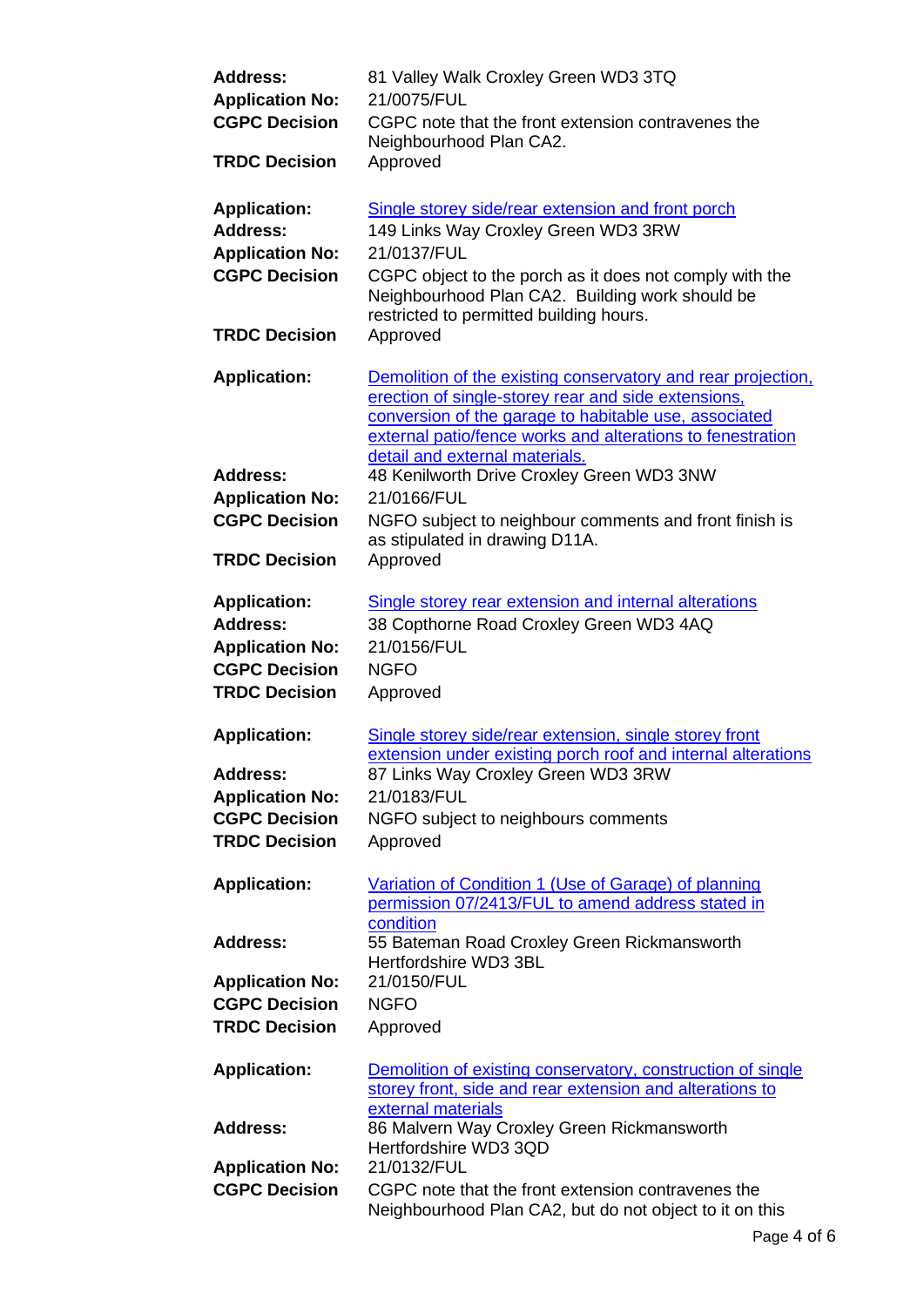|                        | occasion.                                                                                                                                                                                                                                                                                                          |
|------------------------|--------------------------------------------------------------------------------------------------------------------------------------------------------------------------------------------------------------------------------------------------------------------------------------------------------------------|
| <b>TRDC Decision</b>   | Approved                                                                                                                                                                                                                                                                                                           |
| <b>Application:</b>    | Loft conversion including raising of ridge height, pitched<br>dormers to front elevation and rooflights to rear                                                                                                                                                                                                    |
| <b>Address:</b>        | 2 Old Barn Lane Croxley Green WD3 3HU                                                                                                                                                                                                                                                                              |
| <b>Application No:</b> | 20/2612/FUL                                                                                                                                                                                                                                                                                                        |
| <b>CGPC Decision</b>   | CGPC note the application is within the Conservation Area<br>and welcome the Conservation Officer's views.<br>Modification of the property includes significantly<br>increasing ridge height, hip to gable conversion and adding<br>front dormers. It will significantly change the appearance<br>of the building. |
| <b>TRDC Decision</b>   | Approved                                                                                                                                                                                                                                                                                                           |
| <b>Application:</b>    | First floor front extension and front porch with canopy                                                                                                                                                                                                                                                            |
| <b>Address:</b>        | 18 Barton Way Croxley Green WD3 3QA                                                                                                                                                                                                                                                                                |
| <b>Application No:</b> | 21/0192/FUL                                                                                                                                                                                                                                                                                                        |
| <b>CGPC Decision</b>   | CGPC object to the canopy. Neighbours comments<br>should be taken into account. If the Planning Officer is<br>minded to approve, CGPC do not request it called into<br>Committee.                                                                                                                                  |
| <b>TRDC Decision</b>   | Approved                                                                                                                                                                                                                                                                                                           |

## **Withdrawn**

None Advised.

**Refused**

| <b>Application:</b>    | Single storey side/rear extension                          |
|------------------------|------------------------------------------------------------|
| <b>Address:</b>        | 22 Owens Way Croxley Green WD3 3PU                         |
| <b>Application No:</b> | 20/2816/FUL                                                |
| <b>CGPC Decision:</b>  | NGFO subject to neighbours comments                        |
| <b>TRDC Decision:</b>  | Refused                                                    |
|                        | Decision Notice reason for refusal:                        |
|                        | The proposed single storey rear extension by virtue of its |
|                        | excessive depth, siting and height would result in an      |
|                        | overbearing, unduly prominent, visually intrusive and un-  |
|                        | neighbourly form of development which would have           |
|                        | adverse impact on neighbouring outlook for occupiers       |
|                        | living at no.20 Owens Way. The proposal is therefore       |
|                        | contrary to Policies CP1 and CP12 of the Core Strategy     |
|                        | (adopted October 2011) and Policy DM1 and Appendix 2       |
|                        | of the Development Management Policies LDD (adopted        |
|                        | July 2013).                                                |

# **PD3820/21 Appeals Against Planning Decisions**

None advised.